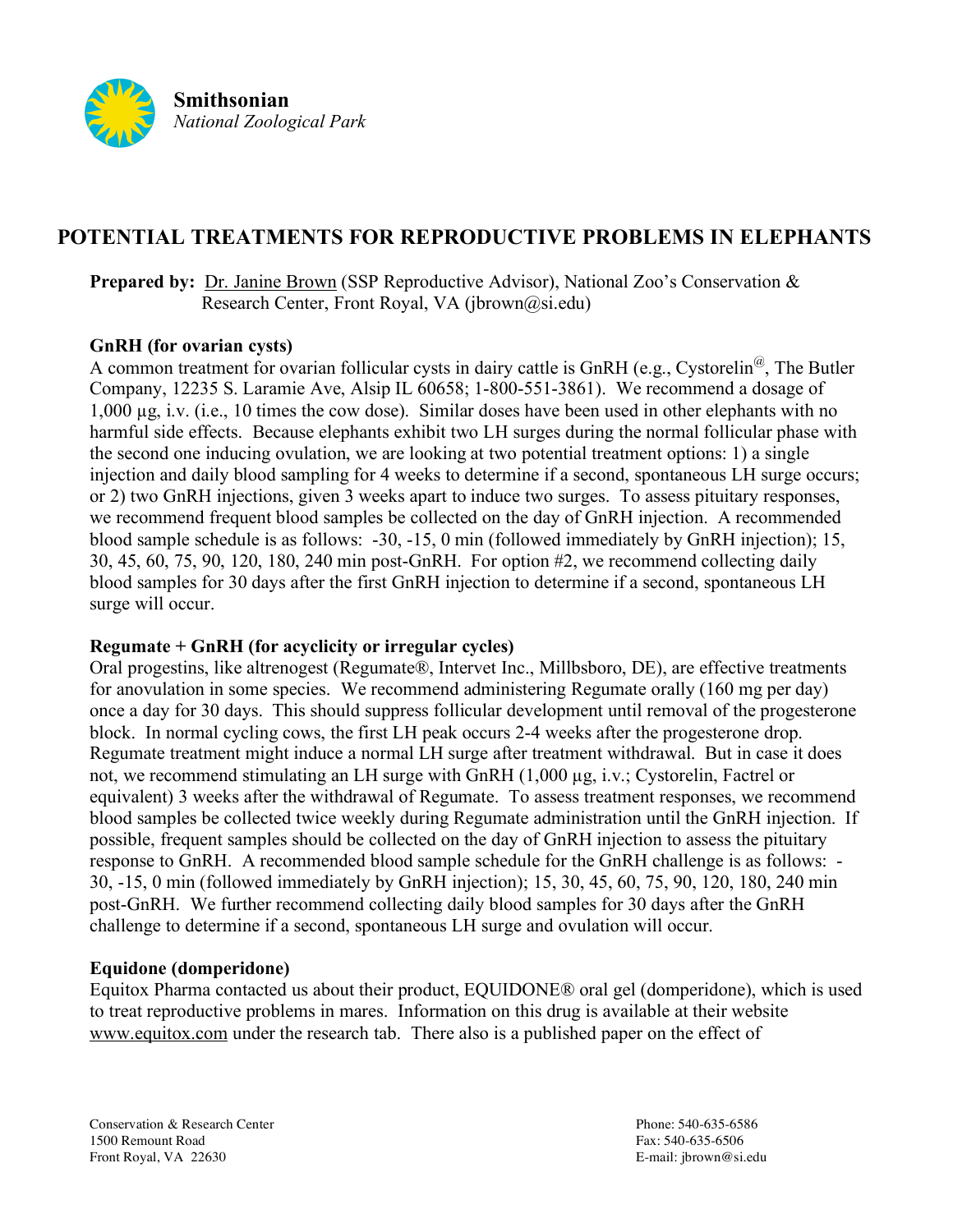

domperidone on follicular development in mares (J. Reprod. Fertil., Suppl. 56:185, 2000). Domperidone is a dopamine antagonist that stimulates prolactin secretion from the pituitary after oral administration. It has been shown to have a wide margin of safety in numerous species. Doses for elephant reproductive problems have been based on metabolic scaling of treatment regimens for pregnant and nonpregnant mares. The drug will be provided free of charge by the company. There are three possible uses of this drug that could benefit elephants:

## *1. Potential treatment of 'flatliners'*

- Mares treated with domperidone during seasonal anestrous developed follicles that appeared functionally normal. In other species, prolactin increases during the follicular phase and may be necessary for normal follicular development. We also have data showing that prolactin is significantly elevated during the follicular phase in African elephants. Thus, it is possible that prolactin is needed for stimulating follicle development and ovulation in elephants.
- The treatment regimen for acyclic or irregular cycling elephants is intended to mimic the cyclic changes in prolactin that occur during the normal estrous cycle in the female African elephant. It will consist of a cyclic regimen of daily administration (2 grams/d) for 8 weeks followed by no treatment for 4 weeks, then 8 weeks of treatment, etc. until efficacy can be determined. Treatment can be initiated at any time in acyclic females. For irregular cycling cows, treatment should start 1 week after the end of the luteal phase (i.e., after the drop in progesterone). Blood samples should be collected weekly during the treatment period for progestin and prolactin analyses.

## *2. Prevention of dystocia'*

The drug has been used in mares to ensure easier parturition and to avoid problems associated with difficult births. The increase in prolactin stimulated by Equidone facilitates relaxation of the gluteal muscles, stimulation of mammary gland development, softening of the cervix, enlarging of the vulva, and enhancement of 'broodiness'. We know that prolactin immunoactivity increases after the 7th month of gestation in both Asian and African elephants. Additional prolactin stimulated by Equidone might be of some use as a preventive measure against birthing difficulties and/or to improve maternal care immediately post-birth. Treatment (2.5 grams/d) should begin 30 days before expected parturition and continued daily until birth. Blood samples should be collected 2-3 times per week during treatment for progestin and prolactin analyses.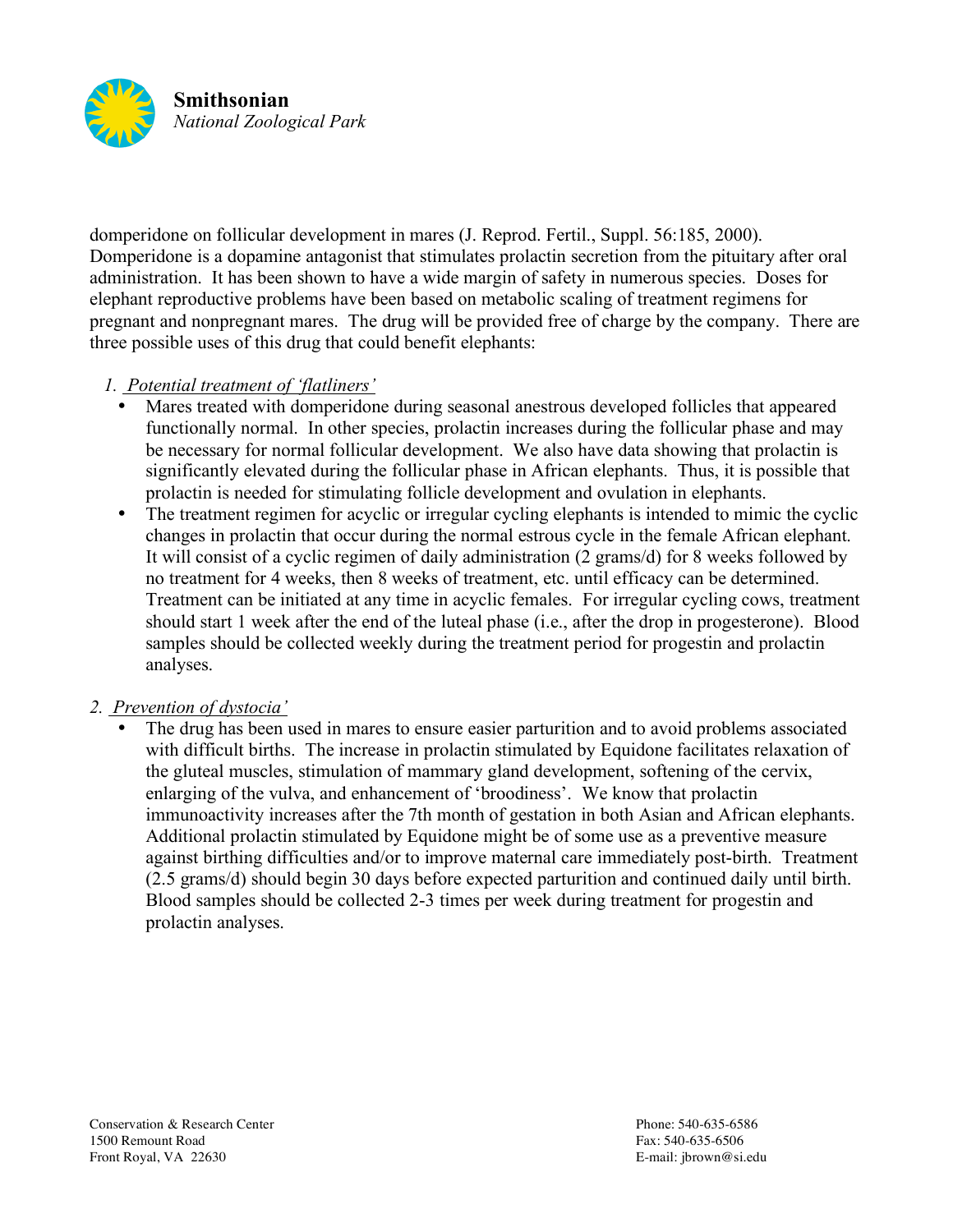

## *3. Treatment of agalactia or poor milk production*

• Increased prolactin induced by Equidone can stimulate milk production, and in horses has been shown to stimulate milk production even in barren mares. Thus, for elephants that experience difficulty in nursing a calf immediately after parturition, Equidone could ensure lactation continues until the cow-calf bond is formed and calf is able to nurse on its own. It might also increase the chances of calf acceptance due to prolactin's stimulatory effect on mothering ability. Treatment (500 mg/d) should begin immediately after parturition and continued daily until the calf nurses normally (suckling will take over stimulation of continued lactation). Blood samples should be collected 2-3 times per week during the treatment period for prolactin analyses.

## **Beta-Carotene Supplementation (for acyclicity or irregular cycles)**

Follicular growth and development, ovulation and pregnancy maintenance require adequate levels of Vitamin A (e.g., ß-carotene). Conversely, insufficient ß-carotene can cause delayed ovulation, luteal insufficiency and increased incidence of ovarian follicular cysts. Feeding ß-carotene (300-500 mg/day; ROVIMIX®, Roche Vitamins, Ltd.) has been effective in treating fertility problems in dairy cattle. A similar treatment might be effective in treating acyclicity or irregular cyclicity in elephants. Elephants should be dosed at  $\sim$ 6 times the cow dose (i.e.,  $\sim$ 2300 mg/day). Plasma ß-carotene levels should be checked to determine appropriate supplementation dosage. The nutrition laboratory at Michigan State University (517-353-1683) will do beta carotene analyses. Animals can be treated indefinitely.

## **Vitamin/Mineral Supplements (for acyclicity or irregular cycles)**

- 1. *Super Gain from Horse Guard (http://www.horseguard.biz)*
	- Product literature claims this to be the "most potent complete supplement available" for horses. It further states, "Vitamins are in the most stable and available forms. Minerals are a balanced combination of inorganic and proteinate (chelated) forms. This combination offers the highest availability and benefit to the animal. XP Yeast aids digestion for improved food utilization. Palatable corn and wheat form the base of **Horse Guard's** convenient-to-feed pellets."
	- This product was given to a noncycling African elephant that also had a low hematocrit. Within a few months, hematocrit levels returned to normal and the female is now cycling.
	- Estimated Super Gain dose is 7 scoops per day (4 oz per scoop, 28 oz per day). To track cyclicity status, blood samples should be collected weekly for progestin analysis. Animals can be treated indefinitely.